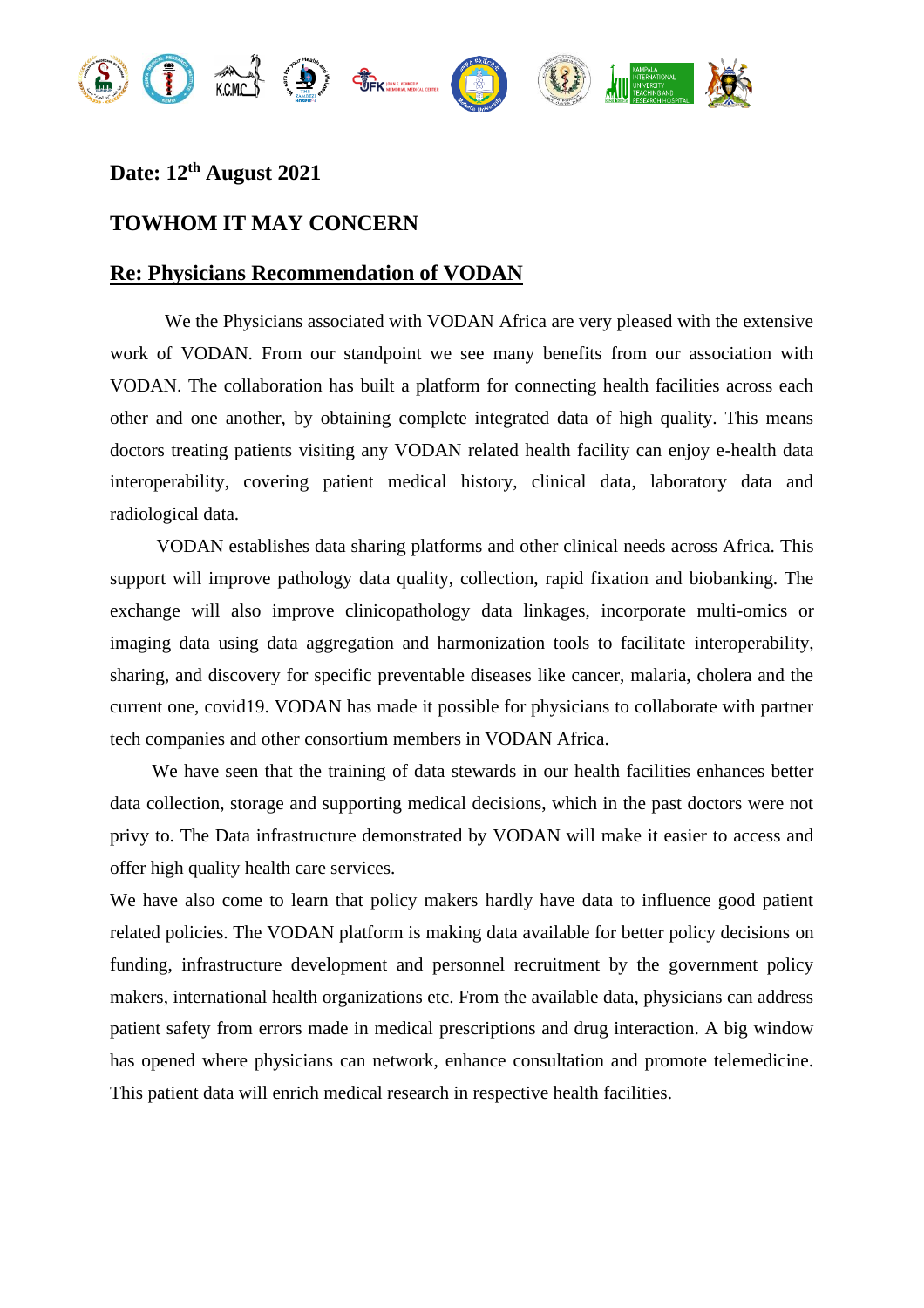Therefore, VODAN has introduced the importance of data findability, accessibility, interoperability and reusability (FAIR) making data visiting automated. Each physician is aware of patient data confidentiality, especially when visiting specific data. However, the VODAN platform only addresses aggregated data without names of patients. From this perspective, it does not contravene laws of respective countries on data confidentiality. Hence, physicians as data owners will preserve the control of their data while giving the opportunity for data to be interoperable. The physicians find VODAN as giving confidence and trust on data quality and specific data provenance. For instance, there will be a systematic review of biobanks in collaborative countries, to upload onto a data sharing platform and focus on epidemiological data to characterize a chosen disease like cancer across all countries.

 We have also observed that most health facilities and institutions are not able to sustain themselves beyond the donor support. However, with VODAN the high-quality training conducted by research students and their professors has opened our eyes to sustainability beyond the donor support. How? Data stewards from our respective health facilities can act as trainers of trainees in respective countries by charging a fee for the training in health information systems. We have seen the importance of planning seminars with stakeholders involved in data management to embrace FAIR data principles.

 From this perspective, there will be improved patient data information exchange across stakeholders. Therefore, VODAN could also support different ministries of health (MOH), higher education and those handling electronic data in each country to train in FAIR data control and governance management. Because data stewards from each health facility would have been trained by VODAN, in technical skills and curriculum development, they too can become FAIR data tutors for the government, schools, colleges, universities and agencies.

Thank you for this opportunity.

We the Physicians, Signed by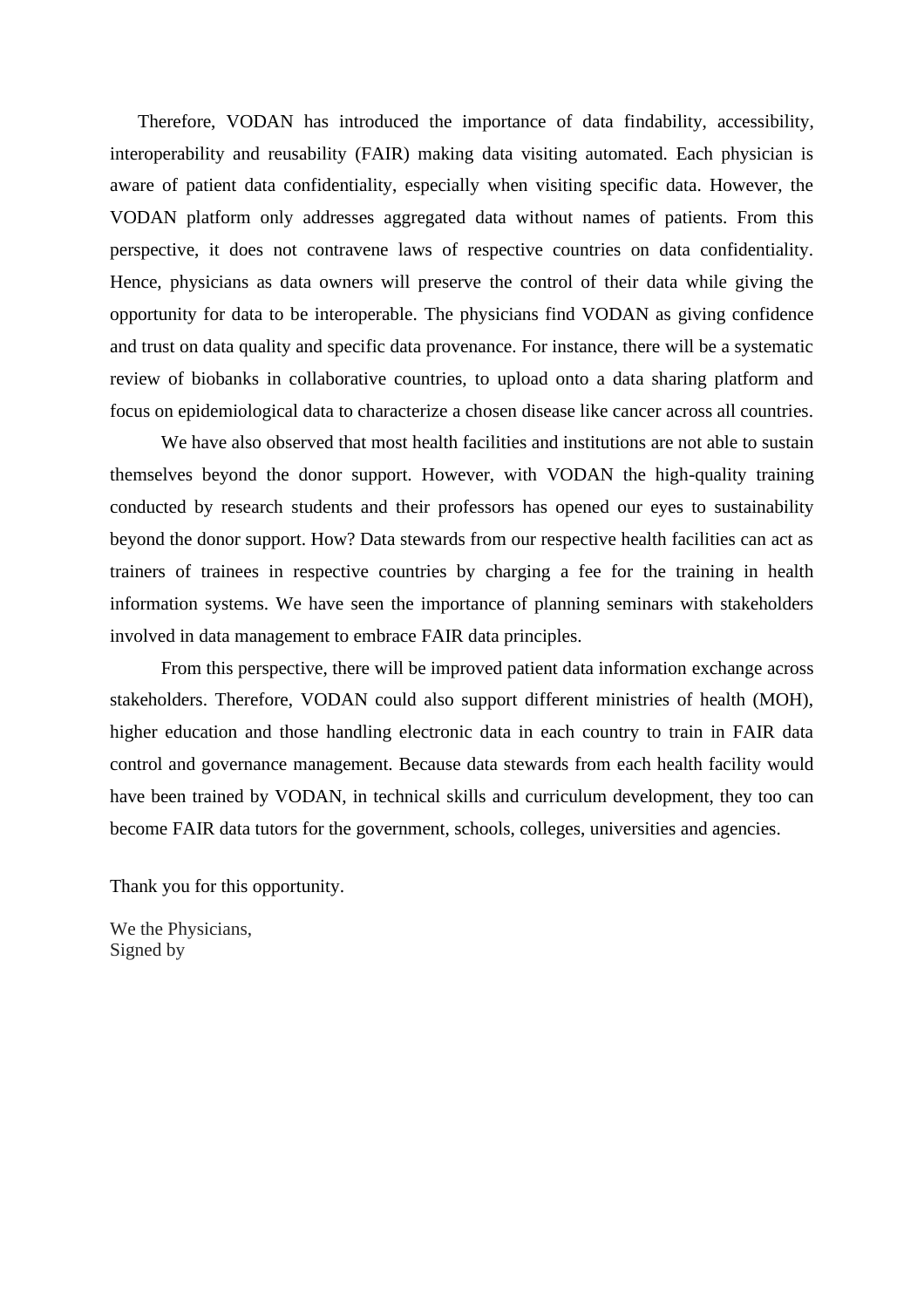AMMPYOR

Dr Jeremia J. Pyuza, Physician-Scientist At KCMC Pathology Department (Tanzania)

<u>e fer</u>

Dr Mariam Ghardallou (Tunisia), Associate Professor of Preventive and Community Medicine at Department of Community Medicine, Faculty of medicine, University of Sousse-Tunisia

Dr Alex Mremi (Tanzania), Anatomical Pathologist and Head of department At KCMC Pathology Department (Tanzania)

Dr Magnus Chinemerem Ogaraku (Nigeria)

Dr Geoffrey Mutuma (Kenya), Zambezi Hospital

Dr. Samoel Ashimosi Khamadi (Kenya), Director, Centre for Virus Research, Kenya Medical Research Institute

 $8 - 1$ 

Dr Asma Awadh (Kenya), Director Kibra Langata Sub County MOH and General practitioner Nairobi City County

Dr. Bwaga (Uganda), Obstetrician and Gynecologist at Hoima Regional Referral Hospital

Dr. Maxwell Okello (Uganda, Director Kampala International University Teaching Hospital (KIUTH)